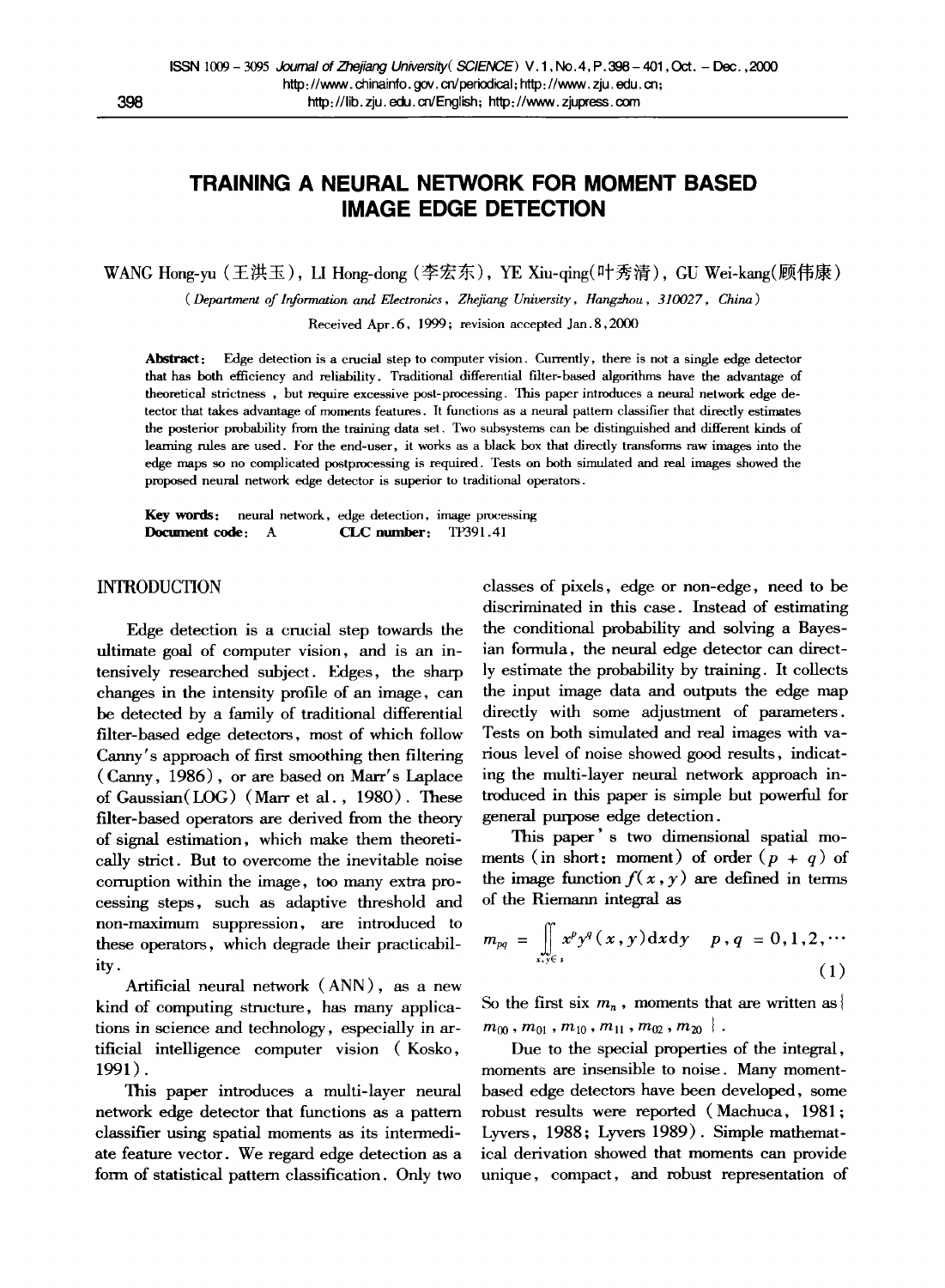the image function if the function is piecewise continuous with bound support. For example, a step edge within a small image window, as shown in Fig. 1, can be calculated completely by the first six moments as



**Fig. I Ideal step edge model** 

$$
l = (4m'_{20} - m'_{00})/3m'_{10}
$$
  
\n
$$
\theta = \alpha \tan(m_{01}/m_{10})
$$
  
\n
$$
h = [2m'_{00} - k(\pi - 2\sin^{-1} - (2l\sqrt{1 - l^2})]/2\pi]
$$
  
\n
$$
k = 3m'_{10}/2\sqrt{(1 - l^2)^3}
$$
\n(2)

This is why we choose the moments as the statistical features in our neural edge classifier.

### NEIJRAL NETWORK FOR EDGE DETECTION

From the viewpoint of practicability, an edge detector that produces edge maps directly from the raw images so that no extra processing **is**  needed, is an ideal approach to achieve image edge detection. The neural network proposed in this section is such an approach, and functions just like a pattern classifier, which oolleets the input features and outputs the decisions. Fig. 2 depicts the structure of this neural network. It is a multi- layer feed forward nonlinear network of three layers with 19 neurons in total. Each neuron is a nonlinear processing element that uses sigmoid function:  $f(x) = 1/[1 + \exp(-x)]$  as its activity function. The output of a neuron can be written as:

$$
y_i = f\left(\sum_{j} w_{ij} x_j\right) \tag{3}
$$
  
The first 6 moments {  $m_{00}, m_{01}, m_{10}, m_{11}$ ,

 $m_{02}$ ,  $m_{20}$  } were chosen as the intermediate features for the proposed neural edge detector. Two subsystems of these neurons can be distinguished. One is used for feature extraction and the other is a decision maker. Six of the 19 neurons of the input layer are configured to compute the moment features. The other  $12 + 1$  neurons of the hidden and output layers serve as the classifiers that collate all the information to make a final decision. Data within a size  $5 \times 5$  image window comprise the initial input vector of the network, and one output node represents the a posteriori probability of the central pixel. If it is nearer to 1.0 than to 0.0, then it is classified as an edge pixel.



**Fig. 2 Network Structure using in the paper** 

Application of the network throughout the whole image, yields a final edge map. In comparison with other traditional edge detectors, this one provides a more direct solution. Because all the computations and decision rules are coded in anatural way as connection weights, an appropriate learning rule should be developed.

## TRAINING OF THE NEURAL EDGE DETECTOR

The training process is divided into two phases corresponding to the two subsystems mentioned above.

### **I. Training of the input layer**

The task of the input layer is to extract the first 6 moment features from the underlying image window. Surely we can use a supervisor learning to train the first layer to compute the moments by using the following gradient descend method.

$$
\Delta w_{ij} = - \eta \partial E / \partial w_{ij} \tag{4}
$$

where  $\eta$  is the learning rate. But for the sake of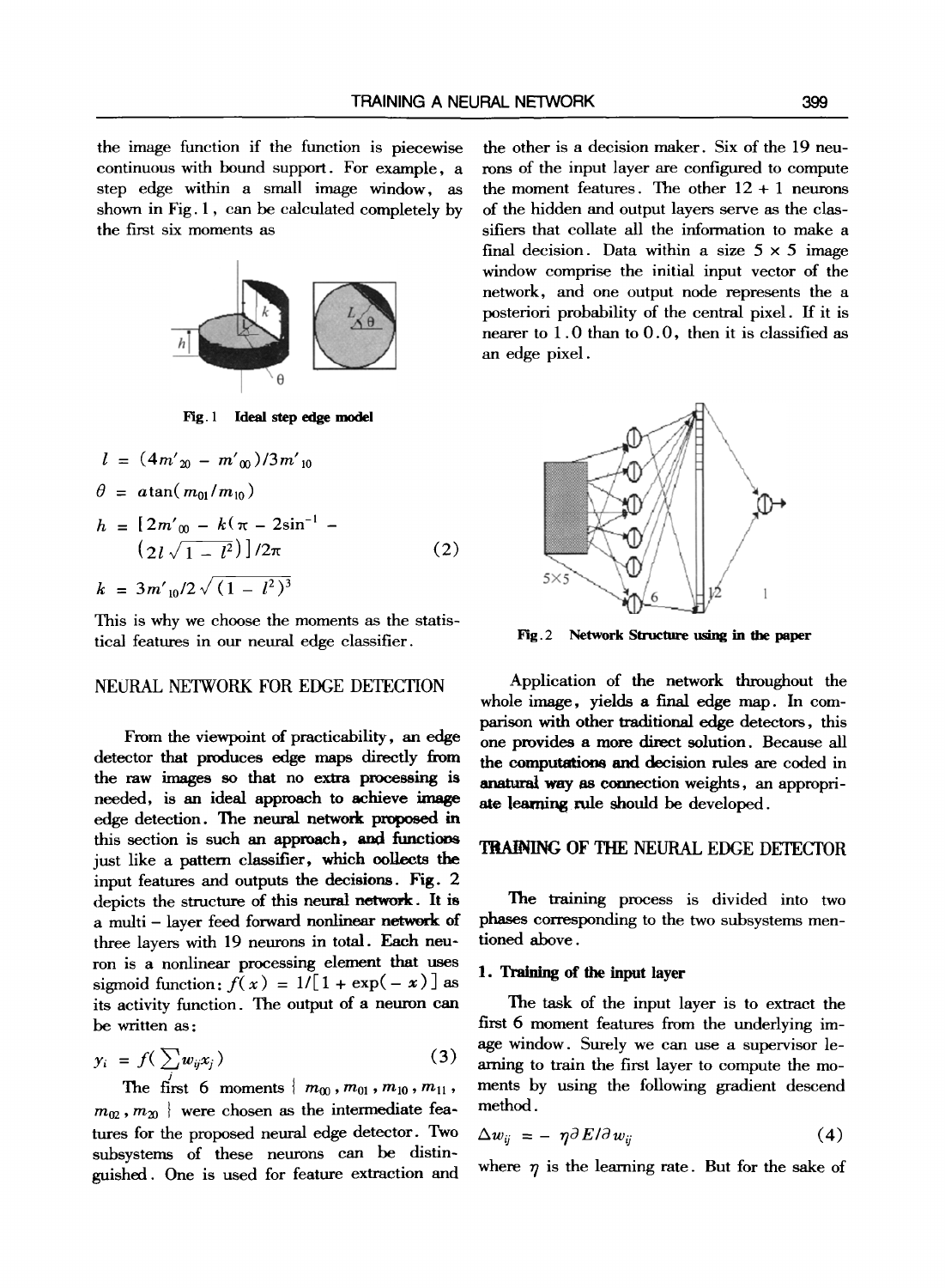simplicity, we configure these weights manually with

$$
w_{pq} = \alpha \cdot x^p y^q, \qquad (5)
$$

where  $\alpha$  is a small positive quantity.

Because Equations (1) and (3) are similar in the forms, we can compute (1) with a neural network structure.

#### **2. Training of the hidden and output layers**

The well-known back-propagation (BP) algorithm was applied because there are two layers to be trained. The teaching signals, or the expected a posteriori probabilities, were produced by a proper way (We will explain it in detail in the following discussion. ). A BP rule is written as

$$
\Delta w_{ij} = - \mu \sum \delta_{ij} \cdot x_i \tag{6}
$$

where  $x_i$  is the input,  $\mu$  is the learning rate and  $\delta_{ij}$  the error signal.

For the sake of good convergence, high quality or reasonable teaching signals are very important to the network, reasonable in the sense that the signals are:  $(a)$  sufficient, which means the more types of edges used for training, the more adaptable the network will be, and in the sense that they are;  $(b)$  typical, which means that the cases that occur in a training pair should be found easily in real images.

Three methods for generating the teaching signal (the expected edge map) are introduced in literature. The expected edge maps are produced by (1) Using edge maps delineated manually, (2) Using edge maps obtained from an optimum edge detector, and  $(3)$  Using synthetic images.

Training with method $(1)$  yields an edge map very similar to a man-made map, but the teaching signals are not easy to obtain, as specific devices and personal experience are required. In training by method (2), such as by Canny's operator, the network's performance can not be superior to that of the first method, and is also not easy to implement. Method(3) proved to be efficient and easy to implement. Good results like those of Pinho et al., (1995) and Spreeuwers (1994) were obtained.

In this paper, a synthetic image and the corresponding edge map are used as a training pair. The synthetic image (Fig. 3) composed of random circles and rectangles is very similar to Pinho' s ( Pinho et al., 1995 ). There are step changes (about 25 in 256 gray-levels) between adjacent regions. Linear trends and Gauss blurring were added into the raw synthetic image to assure the quality. Generation of this raw image simultaneously yielded the desired edge map.



**Fig. 3** Synthetic training pair  $(a)$  original model;  $(b)$  final model

### EXPERIMENTAL RESULTS

The proposed neural network edge detector was tested on a PC computer using  $C + +$  language. The training set was composed of 10,000 data pairs randomly sampled from the synthetic image. Each data pair corresponded to the  $5 \times 5$ data within the underlying image window and the expected signal. The initial weights of the hidden and output layers were set with small random noise  $[-0.3, 0.3]$ , and  $\mu$  was set to 0.01. The small learning rate assures good convergence based on our experiments. After being trained by about 5000 epochs using only one synthetic image, the network converged finally. The average error was less than 0.05 for every pixel.

During the testing phase, the whole image was processed by this network pixel-by-pixel. The resulted edge map was obtained by applying a simple rule:

The underlying pixel is an edge point , if

output(x, y) > 0.5 &&  $\{$  [ output(x, y) > output( $x - 1$ ,  $y$ ) && output( $x$ ,  $y$ ) > = output( $x$  $+1, \gamma$ ] |  $\lceil \int$  output $(x, y)$  > output $(x, y - 1)$  $&\&$  output  $(x, y) > =$  output  $(x, y + 1)$ . Otherwise, it is non-edge.

Tests on a large number of images showed the acceptably practical value of this simple rule. No complicated postprocessing was required in order to produce the final edge map. Both simulated and real images were used to